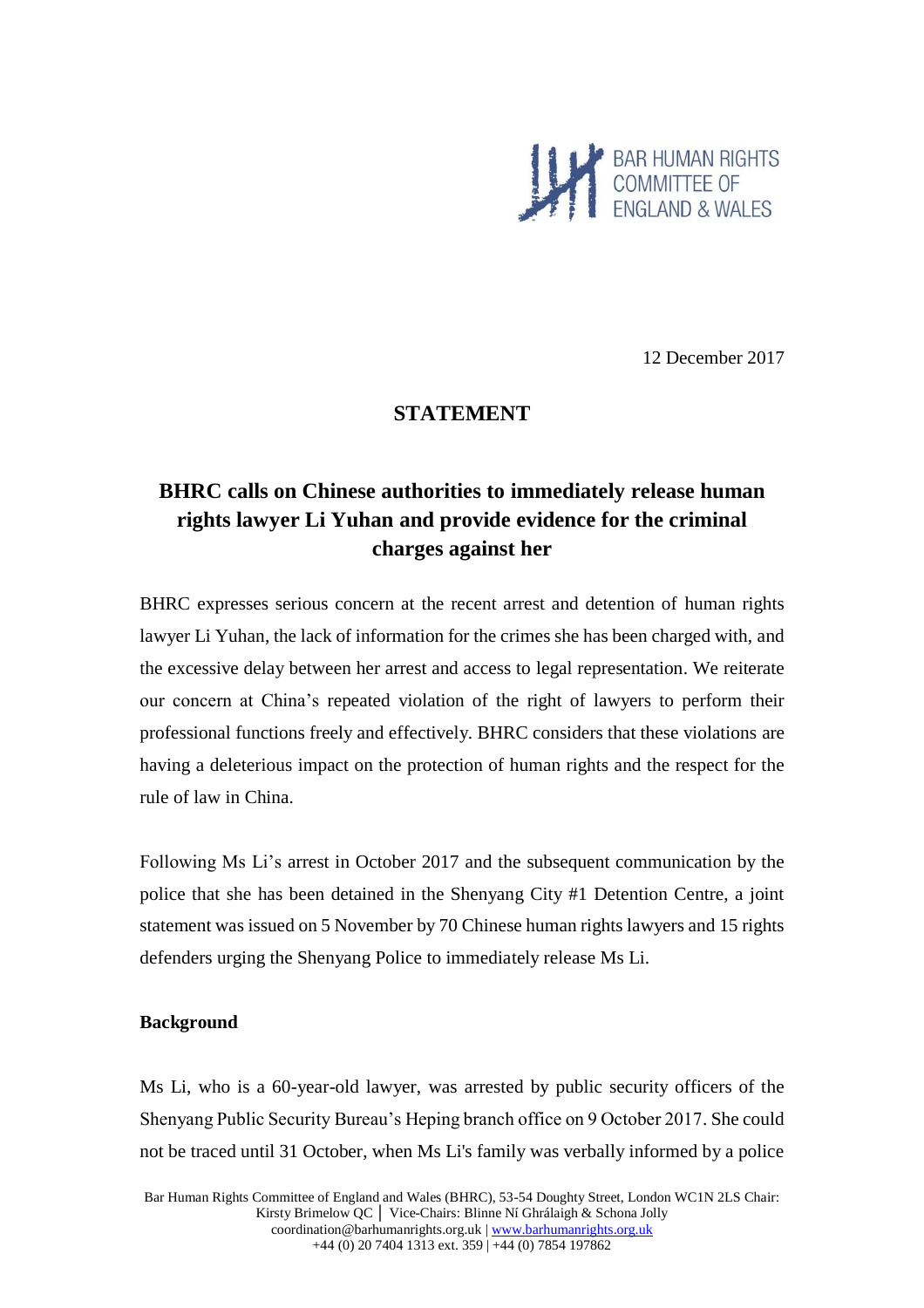officer that Li had been criminally detained in the Shenyang City #1 Detention Centre for the alleged crime of 'picking quarrels and provoking troubles.' We understand that Ms Li was not allowed to consult with her lawyers until 10 November. Five days later, Li's family received a formal notification of the charges against her, yet no information was adduced in support of the allegations.

Ms Li is known to have defended numerous human rights cases over her 26 years of practice. At the time of the arrest she was defending lawyer Wang Yu, who was charged with the crime of 'subverting state power' following the 709 Crackdown.<sup>1</sup> We understand that for some of her past cases Ms Li experienced physical assaults and kidnapping. Ms Li's arrest and detention appears to form part of the Chinese authorities' wider approach at suppressing lawyers' freedom of expression, as demonstrated by the continued detention of many human rights defenders more than two years after the 709 Crackdown. We are also concerned with the Shenyang police's reputation for using torture against human rights defenders and dissidents, as reported in [the joint statement of Chinese human rights defenders](http://www.chrlawyers.hk/en/content/forwarda-joint-letter-urge-shenyang-police-immediately-release-lawyer-li-yuhan-85-lawyers) on 5 November. We understand that Ms Li has been subjected to abuse and mistreatment during her detention. There are additional concerns about Ms Li's health status, as she is understood to suffer heart problems and other health issues.

#### **Human rights violations**

As previously emphasised in relation to the detention of lawyer Wu Gan and other human rights defenders, BHRC is alarmed at human rights lawyers across China being charged with criminal acts on insufficient evidence and being detained without justification. This violates some of the most fundamental international human rights standards, including the right not to be arbitrarily detained, the right to a fair trial,

 $\overline{a}$  $<sup>1</sup>$  The term refers to the crackdown perpetrated by the Chinese police against human rights defenders,</sup> which commenced on 9 July 2015 (hence the reference to '709 crackdown' by the media). Approximately 300 lawyers, legal assistants and activists from across the country were rounded up by the police, questioned, arrested, and detained. To date, a few of them are still in detention. For our most recent statement relating to the 709 Crackdown in China, please see [Statement of concern over the continued](http://www.barhumanrights.org.uk/on-eve-of-activists-trial-bhrc-calls-on-china-to-release-detained-lawyers-and-human-rights-defenders/)  [detention of human rights defenders in China and their inability to access defence lawyers.](http://www.barhumanrights.org.uk/on-eve-of-activists-trial-bhrc-calls-on-china-to-release-detained-lawyers-and-human-rights-defenders/)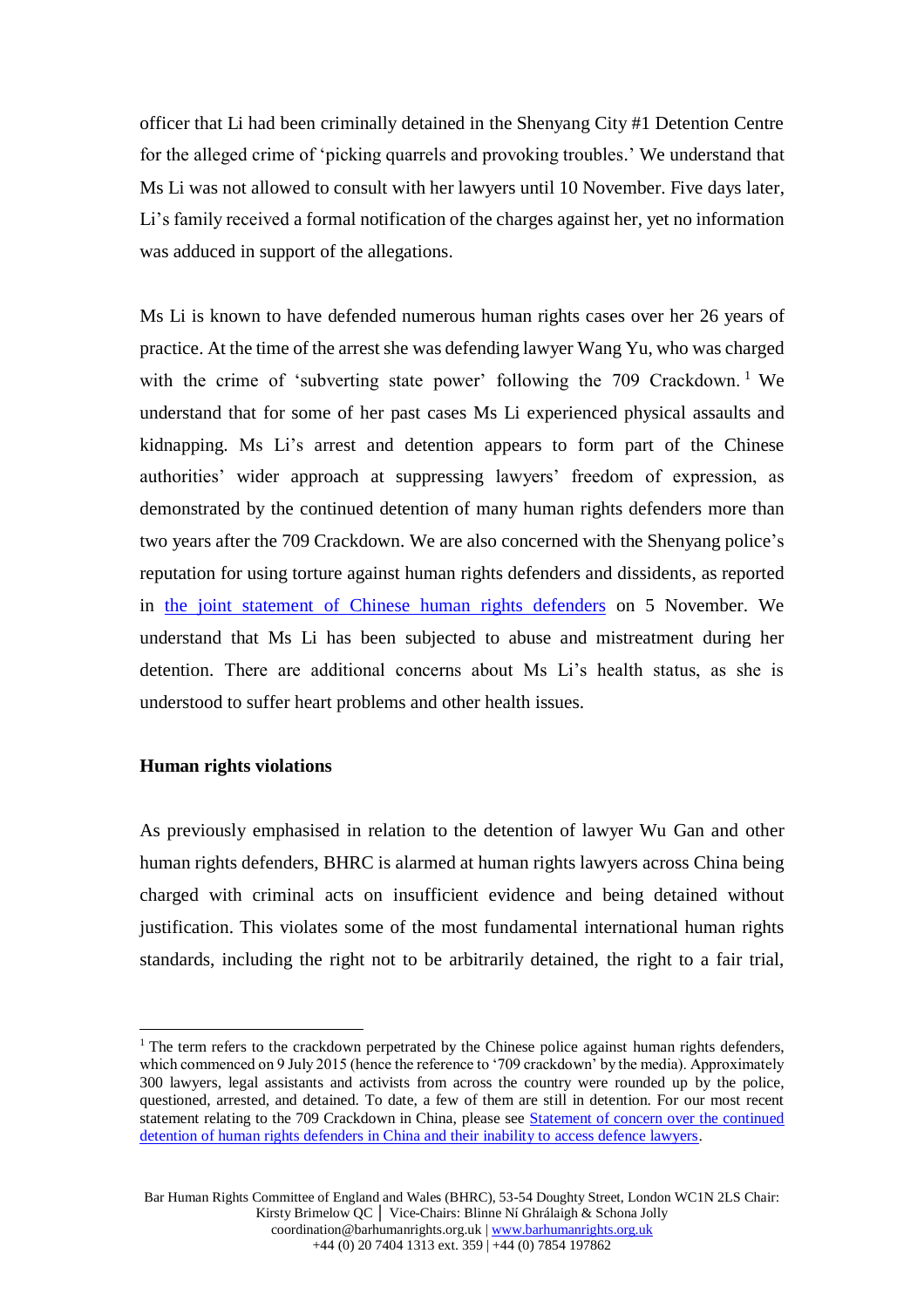including the presumption of innocence, the right to freedom of expression, and the right to effective safeguards for those providing legal representation.

Those rights are now substantially and unacceptably threatened, contrary to China's national and international human rights obligations.

China has signed the International Covenant on Civil and Political Rights, which protects the right to liberty and not to be arbitrarily arrested and detained (Article 9), the right of detainees to be treated with humanity and with respect for their dignity (Article 10), the right to fair trial, including the presumption of innocence, the right to communicate with counsel and to defend oneself through legal assistance of their own choosing (Article 14), and the right to freedom of thought and conscience (Article 18). China's restrictive actions also appear to be in breach of the UN Basic Principles on the Role of Lawyers, and in particular of the Government's duty to ensure that lawyers be able to perform their professional functions without intimidation, hindrance, harassment or improper interference (Article 16(a)). Further, China's actions are in violation of the UN Declaration on Human Rights Defenders and the UN Body of Principles for the Protection of All Persons under any form of Detention or Imprisonment. These two instruments protect, respectively, the role of lawyers in providing professionally qualified legal assistance, and the right to be assisted by counsel while under detention.

BHRC also notes that the acts of the Chinese authorities appear to be in contravention of the Chinese Criminal Procedure Law. This law provides the right to legal representation for criminal suspects and defendants (Article 32), which appears to have been violated since it is reported that Ms Li was denied access to her lawyers for over a month after being arrested. The Chinese Criminal Procedure Law also protects the right to legal assistance in the investigation phase and the right to be informed as to the charges and nature of the alleged offences by the investigating organs (Article 36), and the right of detainees' families to be formally notified of the arrest within 24 hours after it took place, including of the reasons for the arrest and detention (Article 83.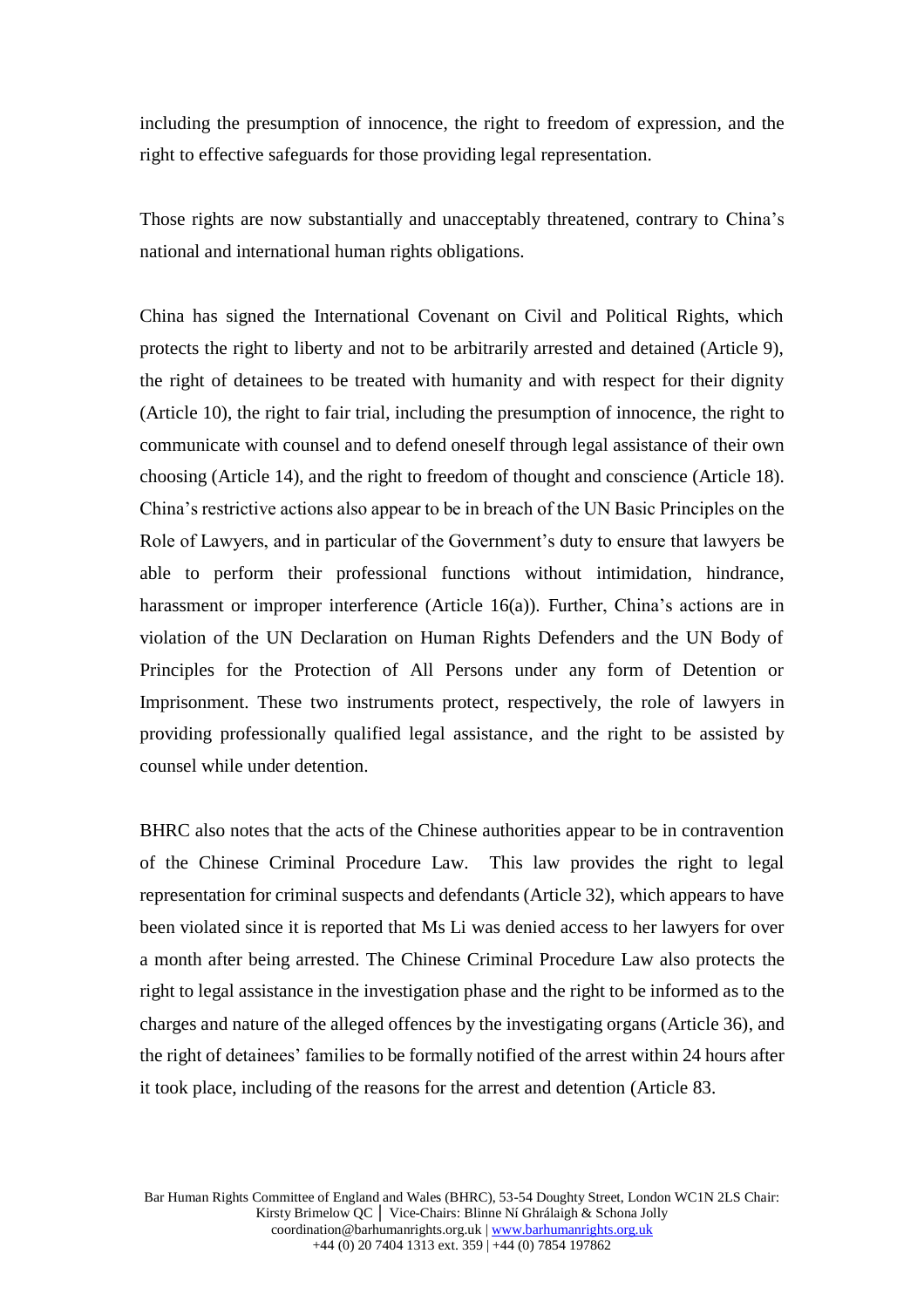#### **Conclusion**

BHRC considers that the violations of fundamental human rights mentioned above are of serious concern. Urgent steps are needed to prevent the further erosion of the rule of law in China.

We call on China to immediately release Li Yuhan, to promptly and officially inform her of the reasons for the charges against her, and to allow her lawyers to undertake their role effectively.

BHRC calls on the Chinese authorities to affirm, enforce and ensure full respect of the fundamental rights of all human rights defenders in China, as guaranteed under international law and Chinese Criminal Procedure Law. China must promote and protect lawyers' freedom to perform their professional duties, including the upholding of human rights and fundamental freedoms.

### **ENDS.**

#### **NOTES FOR EDITORS**

1. For an interview with our spokesperson, please contact Amanda June Chadwick, Coordinator, on +44 (0)7854 197862

2. For more information on the Bar Human Rights Committee (BHRC), visit our website at [http://www.barhumanrights.org.uk](http://www.barhumanrights.org.uk/)

3. The Bar Human Rights Committee of England and Wales (BHRC) is the international human rights arm of the Bar of England and Wales, working to protect the rights of advocates, judges and human rights defenders around the world. The BHRC is concerned with defending the rule of law and internationally recognised legal standards relating to human rights and the right to a fair trial. It is independent of the Bar Council.

4. For our previous statements relating to the 709 Crackdown in China please see [http://www.barhumanrights.org.uk/country/China/.](http://www.barhumanrights.org.uk/country/China/) These include: "On eve of human